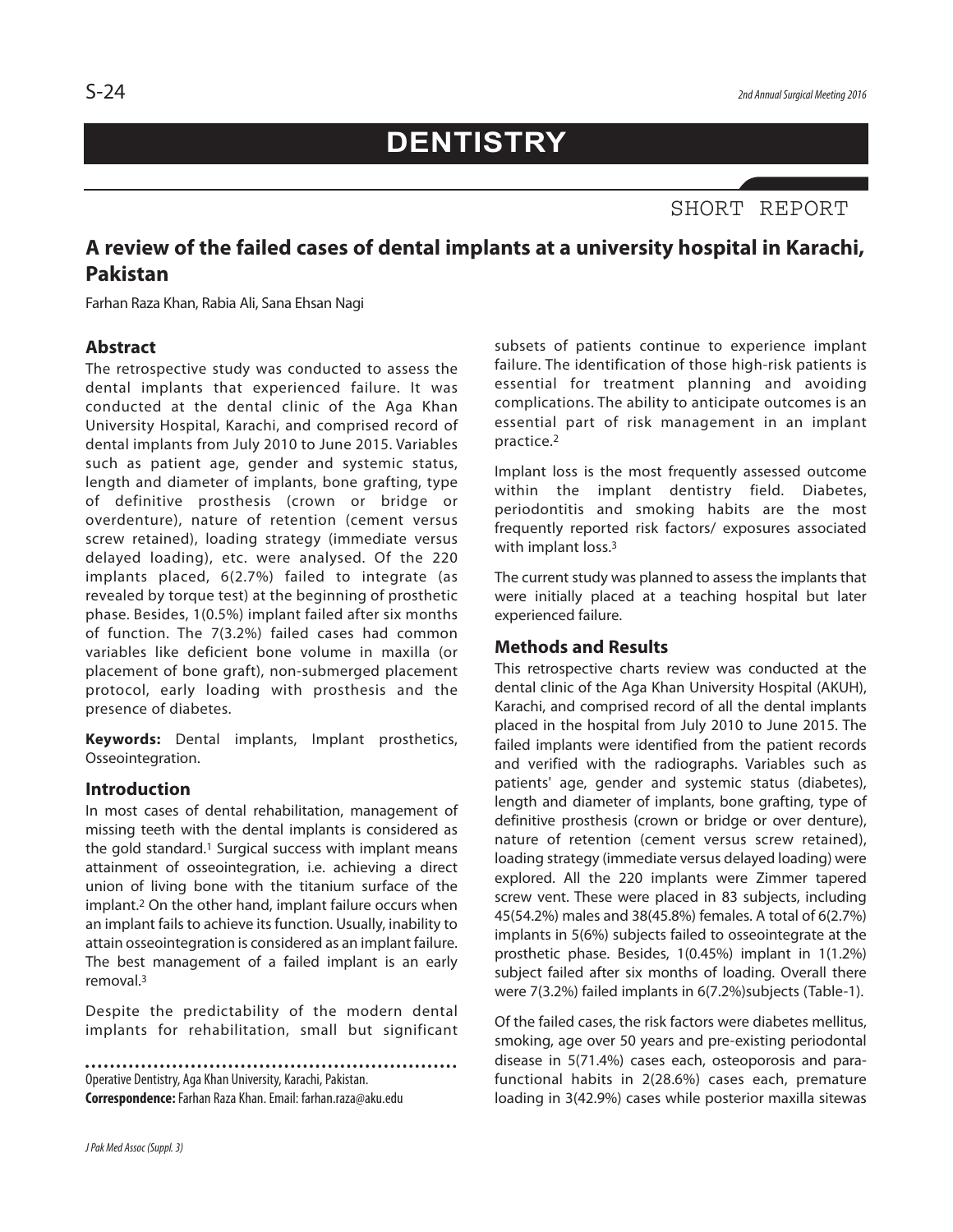Table-1: Characteristics of the failed implant cases.

| <b>No</b>      | Age   | Sex    | <b>Site</b> | <b>Zimmer Implant</b> | Loading                               | <b>Bone</b> | <b>Time period placement</b> | <b>Main reason</b>                                 | <b>Associated</b>            |
|----------------|-------|--------|-------------|-----------------------|---------------------------------------|-------------|------------------------------|----------------------------------------------------|------------------------------|
|                | years |        |             | Size (mm)             |                                       | Graft       | to failure (months)          | of failure                                         | factors                      |
|                | 23    | Male   | #21         | 4.7x11.5              | Immediate<br>Temporisation            | Yes         | 3                            | <b>Preexisting Bones loss</b>                      | <b>Bruxism</b>               |
|                | 68    | Female | #16         | 4.7x8                 | Non-submerged<br>No immediate loading | No          | 7                            | Diabetes $+$ Disassembly of<br>cemented prosthesis | Age > 50<br>Female           |
| 3              | 52    | Male   | #17         | 4.7x11.5              | Non-submerged<br>No immediate loading | No          | 10                           | <b>Diabetes</b>                                    | Age $> 50$<br><b>Bruxism</b> |
| $\overline{4}$ | 53    | Male   | #16         | 4.7x8                 | Non-submerged<br>No immediate loading | No          | 11                           | Diabetic, Smoker, limited<br>bone volume           | Age $> 50$                   |
| 5              | 53    | Male   | #26         | 4.7x8                 | Non-submerged<br>No immediate loading | No          | 29                           | Diabetic, Smoker, limited<br>bone volume           | Age $> 50$                   |
| 6              | 43    | Male   | #25         | 3.7x13                | Submerged protocol                    | Yes         | 5                            | Poor bone quality                                  | Smoking                      |
|                | 79    | Female | #26         | 3.7x13                | Submerged<br>protocol                 | No          | 3                            | Atrophic maxilla<br>and diabetes                   | Age > 50<br>Female           |

Seven implants failed in six subjects.

Table-2: Summary data of risk factors associated with individual implant failure.

| <b>Associated factors</b>        | <b>Factor present</b> |  |  |
|----------------------------------|-----------------------|--|--|
| $n=7$                            | n                     |  |  |
| Diabetes mellitus                | 55                    |  |  |
| Smoker                           | 5                     |  |  |
| Age $>$ 50 years                 | 5                     |  |  |
| Pre-existing periodontal disease | 5                     |  |  |
| Osteoporosis                     | $\mathfrak z$         |  |  |
| Parafunctional habit             | $\mathfrak z$         |  |  |
| Premature loading                | 3                     |  |  |
| Posterior Maxilla Site           | 6                     |  |  |

Individual implant was taken as the unit of analysis.

risk factor in 6(85.7%) cases (Table-2).

#### **Conclusion**

The overall five-year survival rate of implants reported in dental literature is 95-97%. The failure rate in the present study was 3.2% which is on apar with the data in the developed world. However, with increasing numbers of dental implants placed annually, even 3% failed implants may constitute a large number of cases. <sup>4</sup> In our study, we found the following associated factors with failed cases: smoking, diabetes mellitus, premature loading, age more than 50 years, posterior maxilla, para-functional habits, and pre-existing periodontal disease.

Smoking contributed to failure of two of the implant cases. Both these patients were found to be chronic smokers. Clinical and scientific studies have stressed that smoking has a negative effect on the survival of implants.2It is an important risk factor for the formation of peri-implant mucositis. Kourtis et al. also found that the rate of implant failure was higher for smokers than nonsmokers. They speculated that the higher failure rate may have been owing to smokers' reduced healing capacity. 5

Literature has shown that failure rates are much higher when the quality and quantity of bone are insufficient at the implant site. The posterior segments of both jaws exhibit a marked reduction in cortical bone and increased porosity of the trabecular bone. As a result, the implant success rates are higher for mandibular implants and failure rates are higher in the posterior maxillary region.<sup>2</sup> In our study, six of the failed cases were implants placed in posterior maxillary region while one was placed in anterior maxillary region.

Evidence indicates a bidirectional relationship between diabetes mellitus and periodontitis in which improving the overall status of the disease may improve the status of the other. <sup>6</sup> As with periodontal therapy, it is believed that good control of diabetes, i.e. glycated haemoglobin (HbA1C)  $\leq$  7, can contribute to successful implant therapy. Although studies have reported that several inflammatory cytokines are related to diabetes and periodontitis, there is a dearth of information on the inflammatory biomarkers related to implant failures among diabetic patients. Our study showed 3 of the failed implants belonging to patients having uncontrolled diabetes mellitus while 4 were non-diabetics.

In our study, one case was immediately loaded in anterior maxillary region, which probably led to failure of the integration of the implant. Balshiand Wolfinger immediately placed and loaded 130 Branemark implants in 10 patients. <sup>7</sup> The transitional fixed implant supported prosthesis relied on 4 implants. By the end of the study, 32(80%) of the immediately loaded implants and 86(95.6%) of the submerged implants showed success.